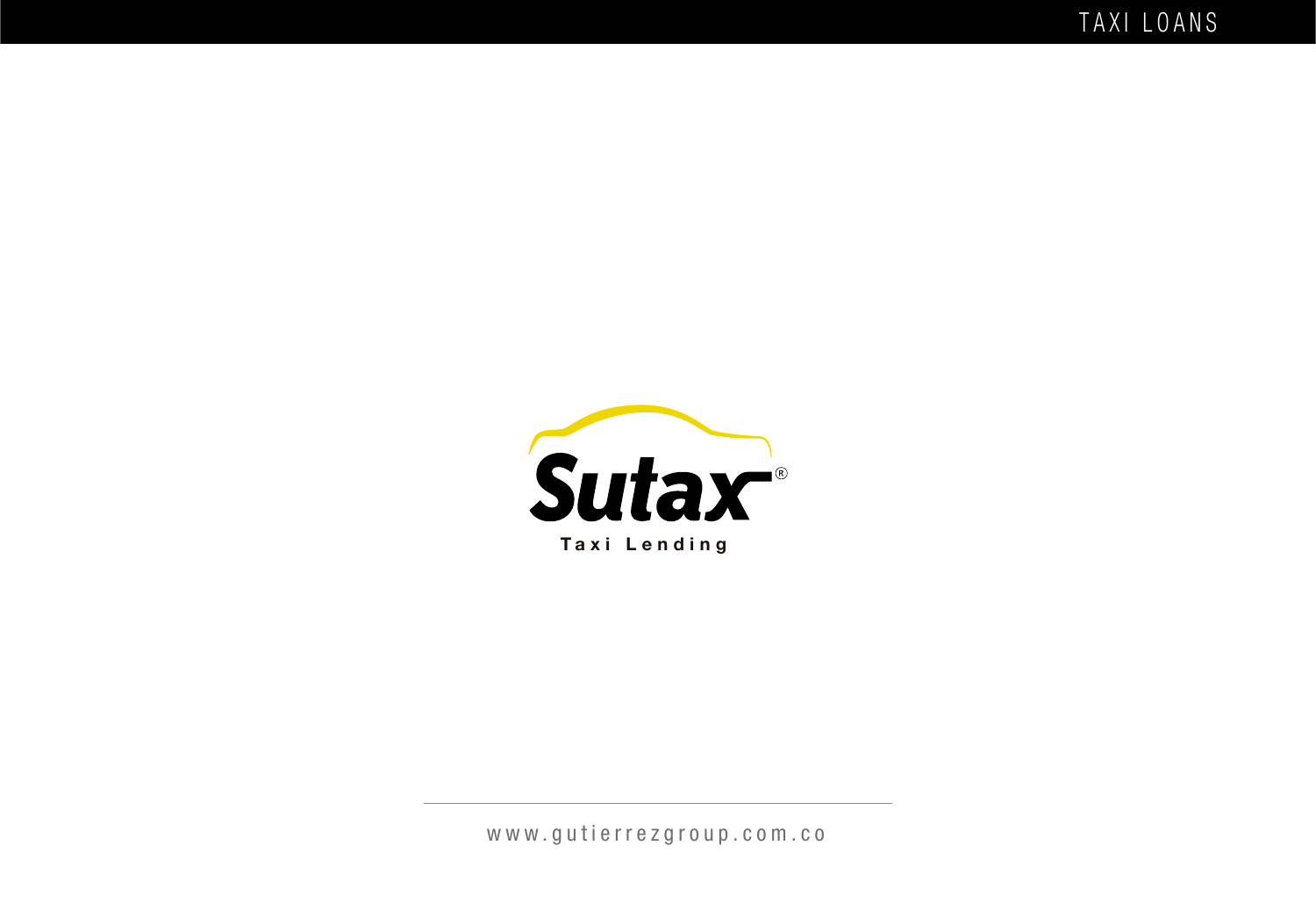# **What is it about?**

Partially owned by Gutierrez Group, SUTAX is the leading taxi brokerage and financing entity in Medellin and its metropolitan area. With three branches distributed throughout the city, the company operates a brokerage company, called SUTAX BROKER, through which taxis and its respective medallions (license to operate) are bought and resold; and a lending entity, called SUTAX CAPITAL, through which buyers of these taxis are offered financing alternatives.

Investors are welcome to join in the financing side of the operation, using their monies to place private loans while the operator fully takes care of the technical

aspects of the operation which include: debtor's credit study, paperwork, negotiation of loan conditions, and collection of monthly payments.

Using loan-to-value ratios of no more than 70%, taxi loans oscillate between U\$20,000 and U\$40,000; they are usually placed for a term of between 36 to 60 months; with fixed monthly payouts of both principal and interests, resembling a typical bank's amortization plan. The interest rate offered to investors oscillates between 10% and 12% per year.

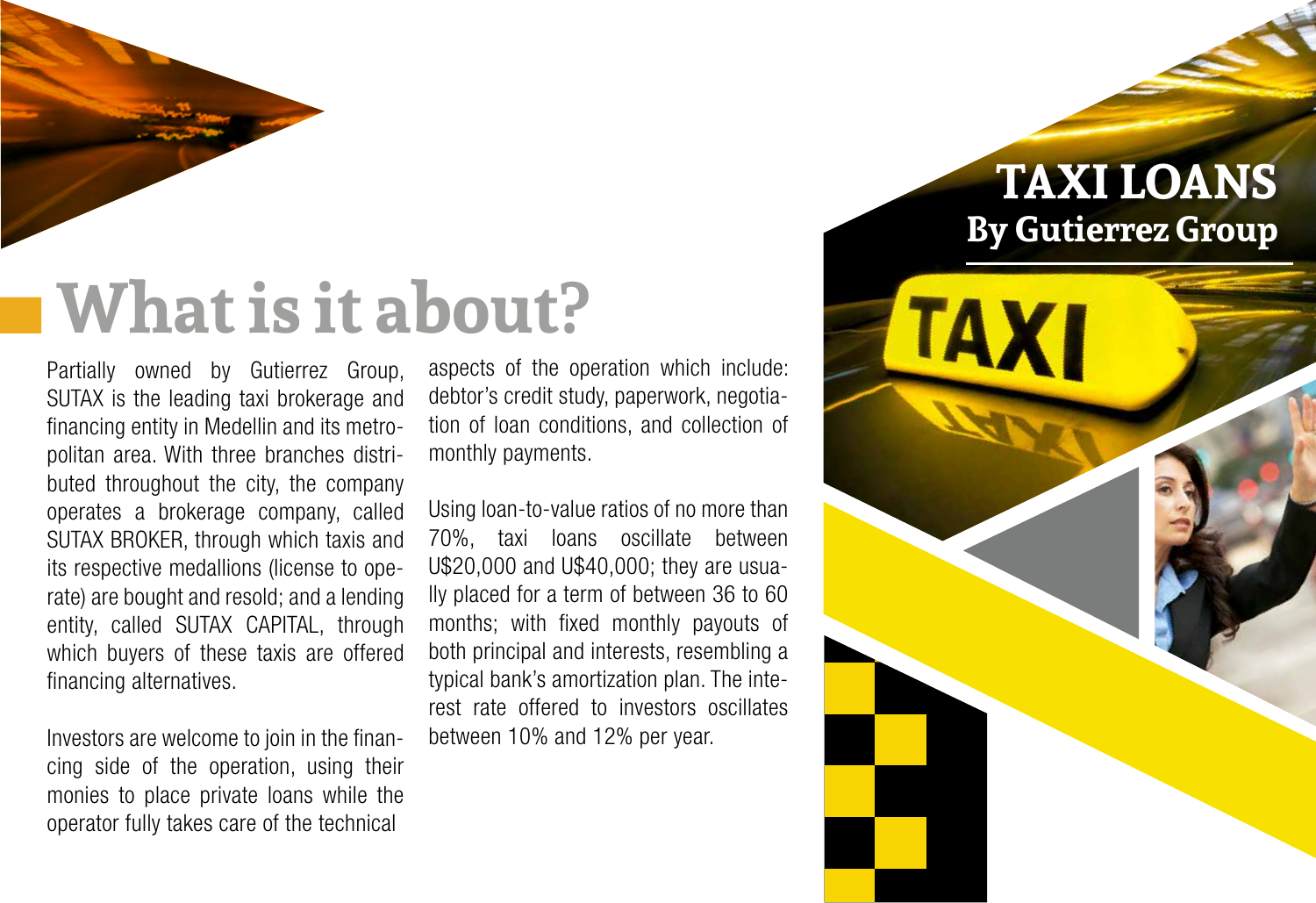The sector has grown  $50\% +$  in the last 10 years. There is an increased demand of taxi acquisition due to the implementation of the new Integrated Transportation System (SITP) in 2015, which forced the public buyout of private bus routes in the whole city. Former owners of these buses tend to remain in the transportation sector and have been buying taxis ever since. 01

Taxi medallions are no longer being issued by the  $02$  Taxi medallions are no longer being issued by the authorities. The only way to obtain one is through the secondary market from entities like SUTAX. The value of the medallion has been constantly growing since 2004 and it now stands at around U\$ 25,000.

Zero defaults in 200+ loans placed since the beginning of operations. Debtors of this source of credit lines have proven to be very good payers due to the fact that they base their family's prosperity to the daily operation of the taxi, thus are highly motivated to pay on time. 03

Uber, Lyft, and similar applications do not impact the industry as they do in their countries of origin. Although they (illegally) operate in the country, these apps face major barriers to deeply penetrate the market, such as low connectivity, smartphone use, and credit card usage in the low and middle class. Besides, typical taxi service is highly valued and less expensive. 04

Even though these factors give rise to think that the taxi industry will prevail, the most relevant protection is the fact that loans are placed for an amount of no greater than 70% of the value of the operation. This 30% protection becomes bigger month after month as debtor gradually pays out the debt. 05

DOWNTOWN

ENVIG ADO

AGUACATALA

A

**Why?**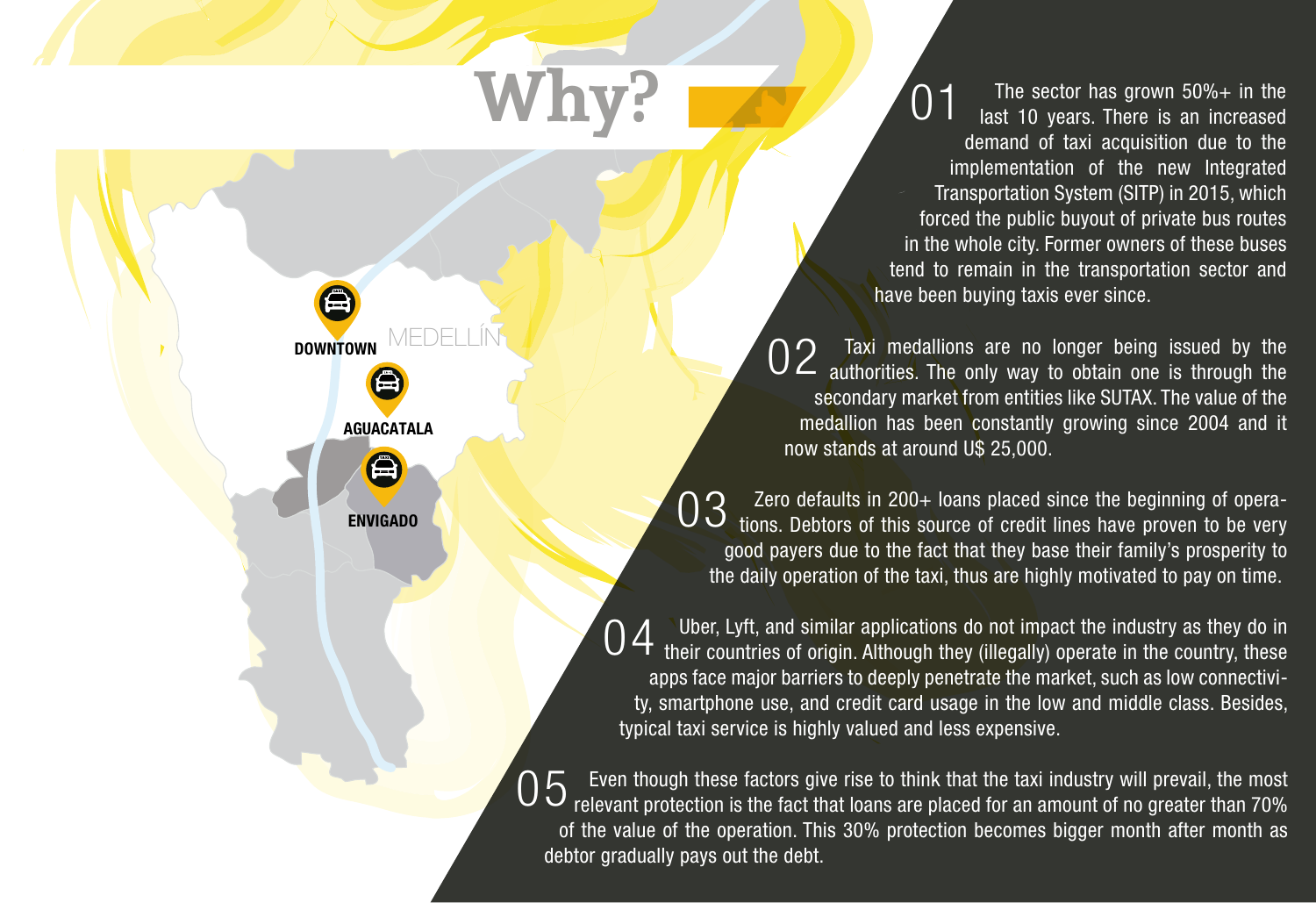

### Placing a loan consists of a simple 5-step process:

Taxi vehicle and medallion are negotiated with buyer, who then applies for **financial**<br>**i vehicle a**<br>edallion are<br>jotiated wer, who the<br>applies for<br>financing

Due diligence towards approval of debtor takes 2<br>dilige<br>ds app<br>ebtor ta<br>place

If accepted, contractual structure is presen ted to debtor (promissory note, loan and pledge **3**<br>f accepted<br>contractua<br>ture is pre<br>ed to debto<br>missory n<br>n and plec<br>contracts)

Investor disburses funds after guarantees are properly estor disbur<br>after guara<br>are properly<br>established

> term<br>aym<br>aym<br>acterns is acted<br>throw<br>term Monthly payments from debtor are received and then transferred into investor's account in within the first 10 business days of every month throughout term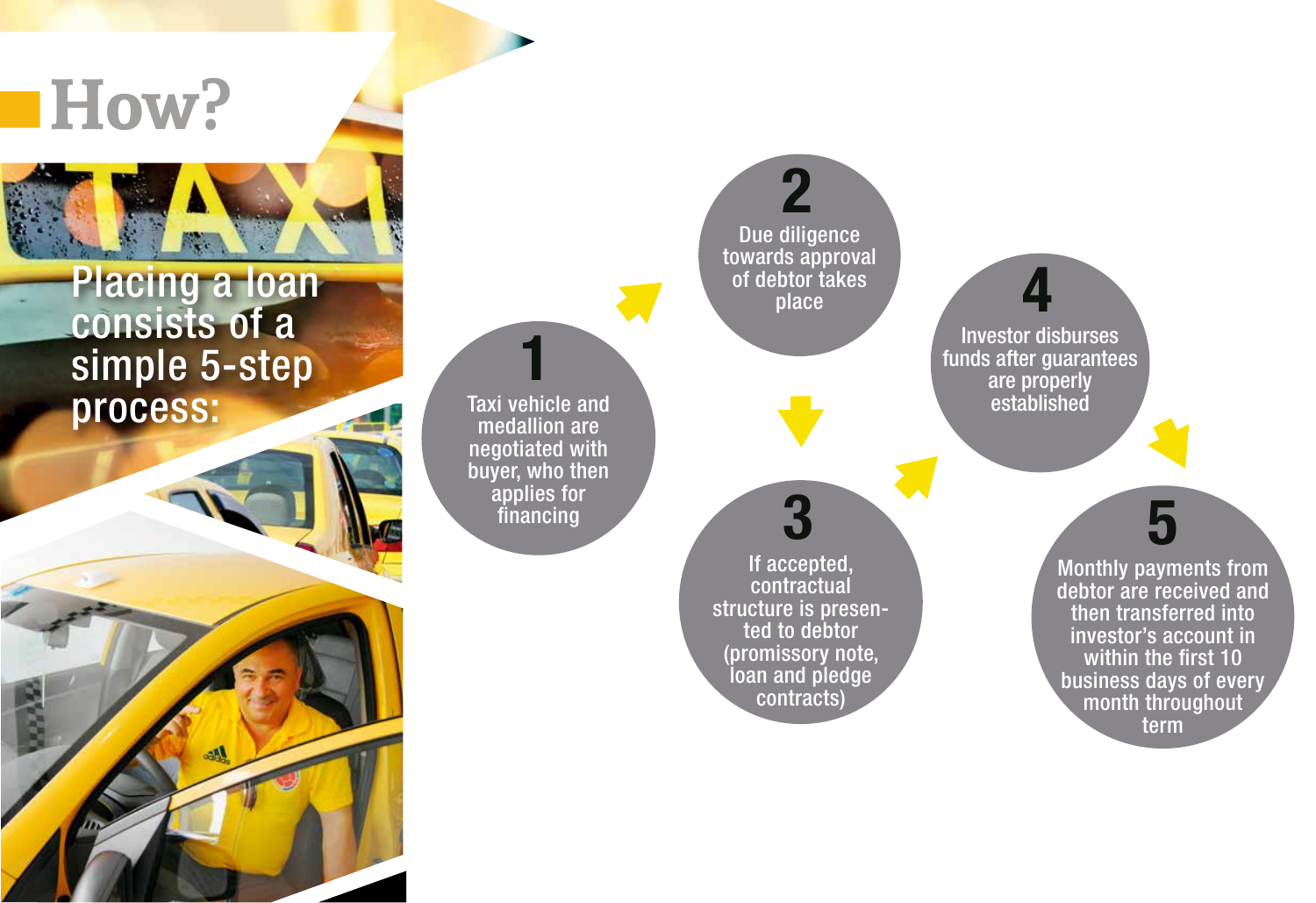| <b>INVESTMENT</b>        | <b>ANNUAL</b><br>INTEREST RATE |
|--------------------------|--------------------------------|
| US\$40,000 to U\$150,000 | 10%                            |
| U\$150,000 to U\$300,000 | $11\%$                         |
| $+U$300,000$             | 12%                            |

## **Profitability**

The minimum investment stands at U\$40,000 and the interest rate offered to investors depends on the amount invested as shown in the table.

#### Note:

May a default occur, the operator will be in charge of the legal process towards repossessing the asset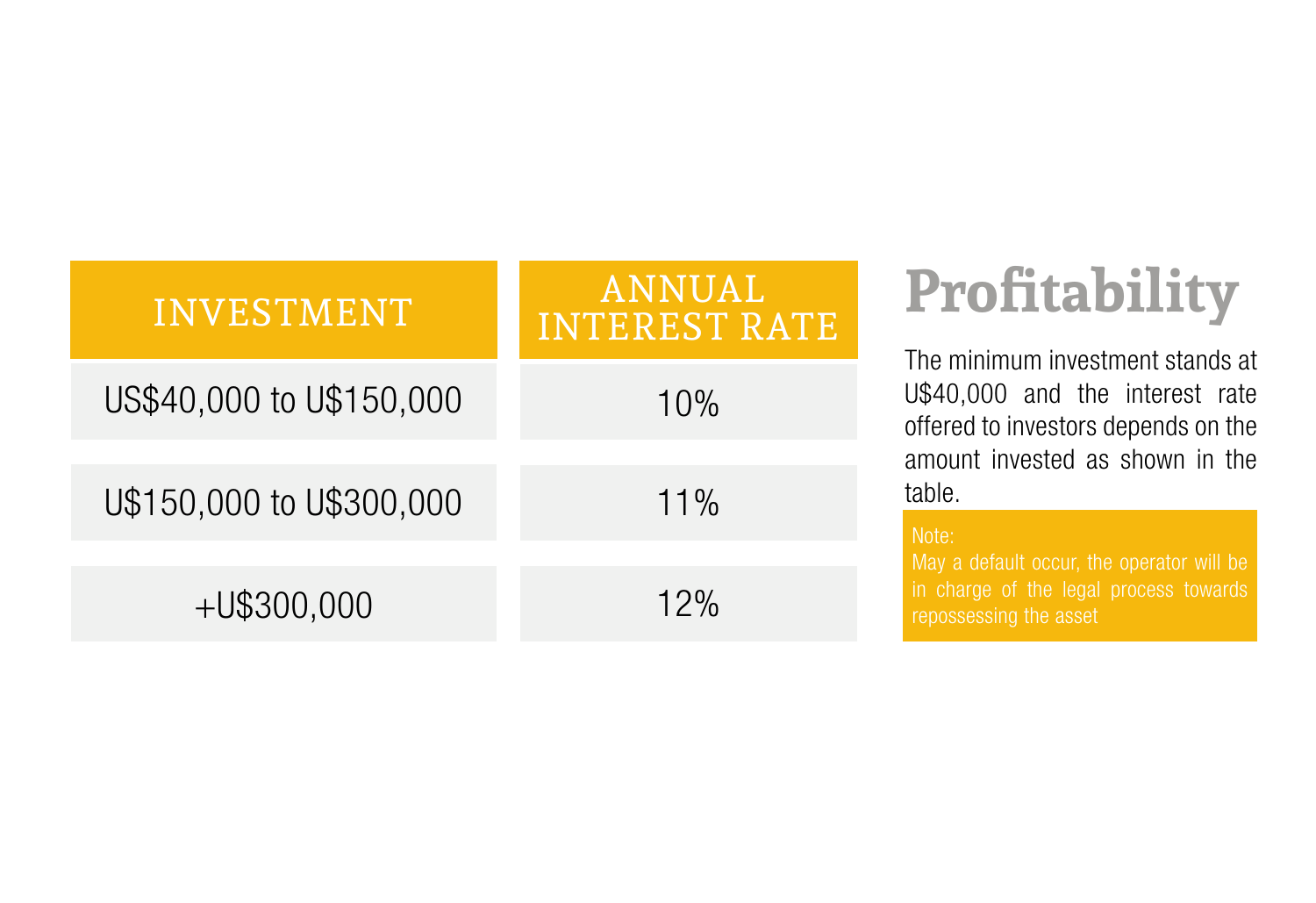Sutax **Taxi LendingWho is looking after the investment?**

The operation is supervised by Gutierrez Group, who also constantly co-invests into different taxi loans and who is part owner of SUTAX. Investors shall only deal with GG.

SUTAX, on the other hand, is our highly experienced taxi broker and financing operator. They control the daily operation of the business, including dealing with debtors. Their well-known name and broad experience in this industry adds substantial value to the partnership as they have a great share of the market and are recognized as the most professional company in the city to either buy taxis from or sell taxis to.